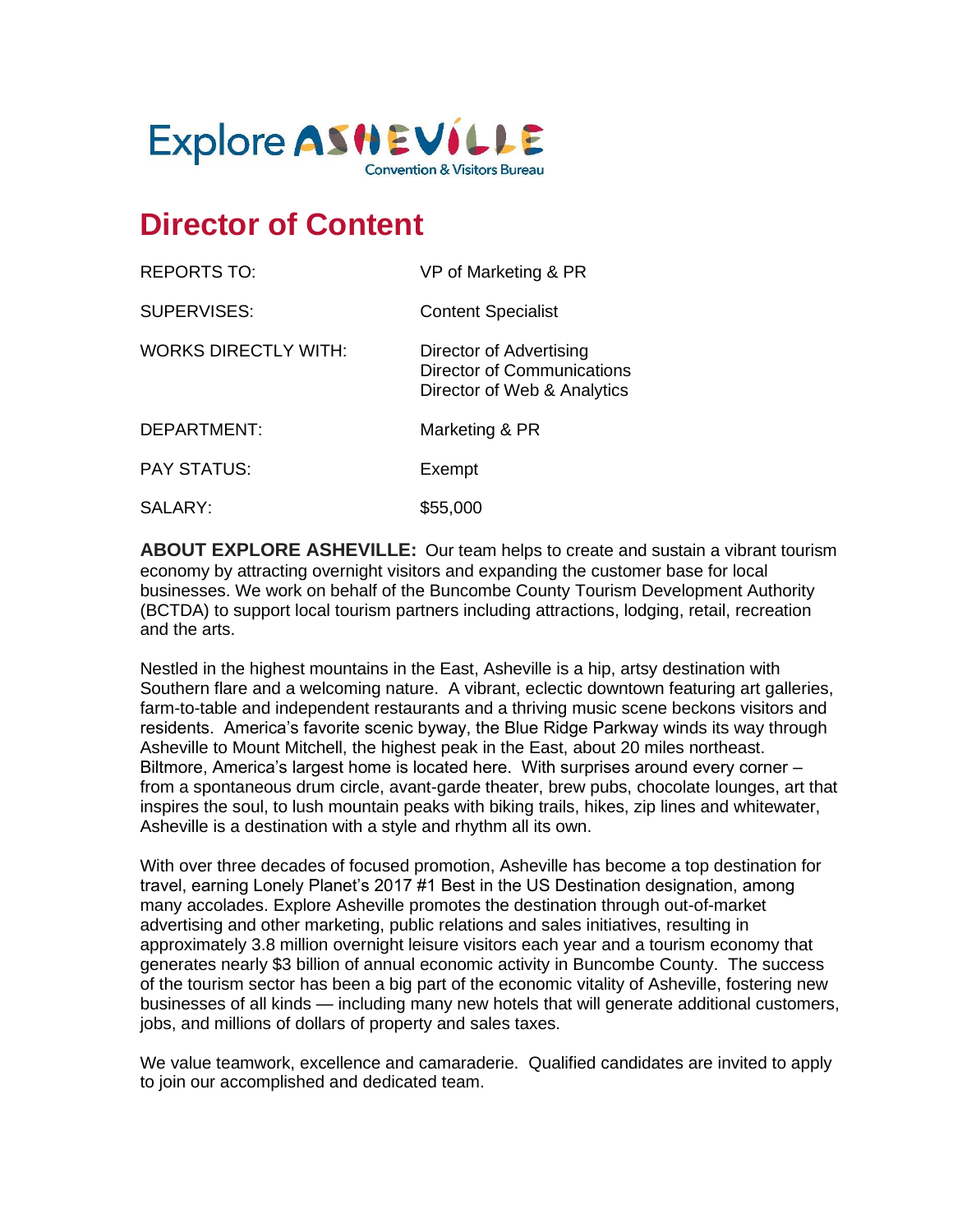## **THE POSITION:**

The Director of Content is responsible for developing, managing and executing content strategies and social media programs that fuel marketing efforts and produce consumer engagement. The position is focused on maximizing opportunities to enhance business strategies, primarily using online-based technologies, and is charged with prioritizing, optimizing and sustaining the CVB's presence across a variety of online mediums, social channels, email marketing and destination news platforms. The director will supervise and collaborate with the content specialist, manage the work of vendor partners, direct the Asheville Content Network of freelancers and work closely with other directors and teams within the marketing department. This position is also responsible for the development, accuracy and updates of editorial content on ExploreAsheville.com and its microsites, which, in total, receives approximately 5 million visits each year. Content will also flow into traditional PR efforts, e-newsletters, outside websites and other online initiatives.

## **JOB DESCRIPTION:**

- Leads all content efforts including strategy, concepting, development and production of in-house creative assets (web pages, videos, imagery, social channel content).
- Collaborates with other staff and external agencies to develop appropriate strategies for integrated implementation of new content and messages.
- With input from Vice President of Marketing, sets work priorities, provides guidance, and oversees tasks executed by the Content Specialist.
- Provide thought leadership on innovative content strategies, track and optimize content performance, review others' work, and have the ability to train others in development of powerful content.
- Develops editorial calendar and content timelines.
- Writes content as needed for various marketing channels.
- Researches and develops new content (written, audio, video), including appropriate links and other resources as necessary, that feeds ExploreAsheville.com and microsites, serves traditional PR initiatives and provides opportunity for additional online outreach.
- Serves as the primary point-of-contact and evangelizes, promotes and drives online and social media efforts designed to generate online conversation about the destination.
- Works with each department on a regular basis to assess social and web needs, communicate best practices and integrate creative/PR messages.
- Manages the Explore Asheville photo and video and library, understanding usage rights, procurement channels, and asset needs across channels.
- Identifies and maintains proficiencies in emerging channels and technologies that source destination information—such as Google travel products, TripAdvisor.com, etc.—and works with Content Specialist to target those opportunities.
- Is responsible, along with the Content Specialist, for the creation, curation, distribution and promotion of engaging photo and video content for the destination's website and YouTube channel.
- Other duties as assigned.

## **REQUIRED QUALIFICATIONS:**

- Bachelor's Degree in Journalism, Communications, Marketing, Interactive Media, or equivalent.
- Minimum three years of experience in digital communications and/or content marketing.
- Proficiency with Microsoft Office Suite including Word, Excel, and PowerPoint.
- Experience with Adobe Creative Suite.